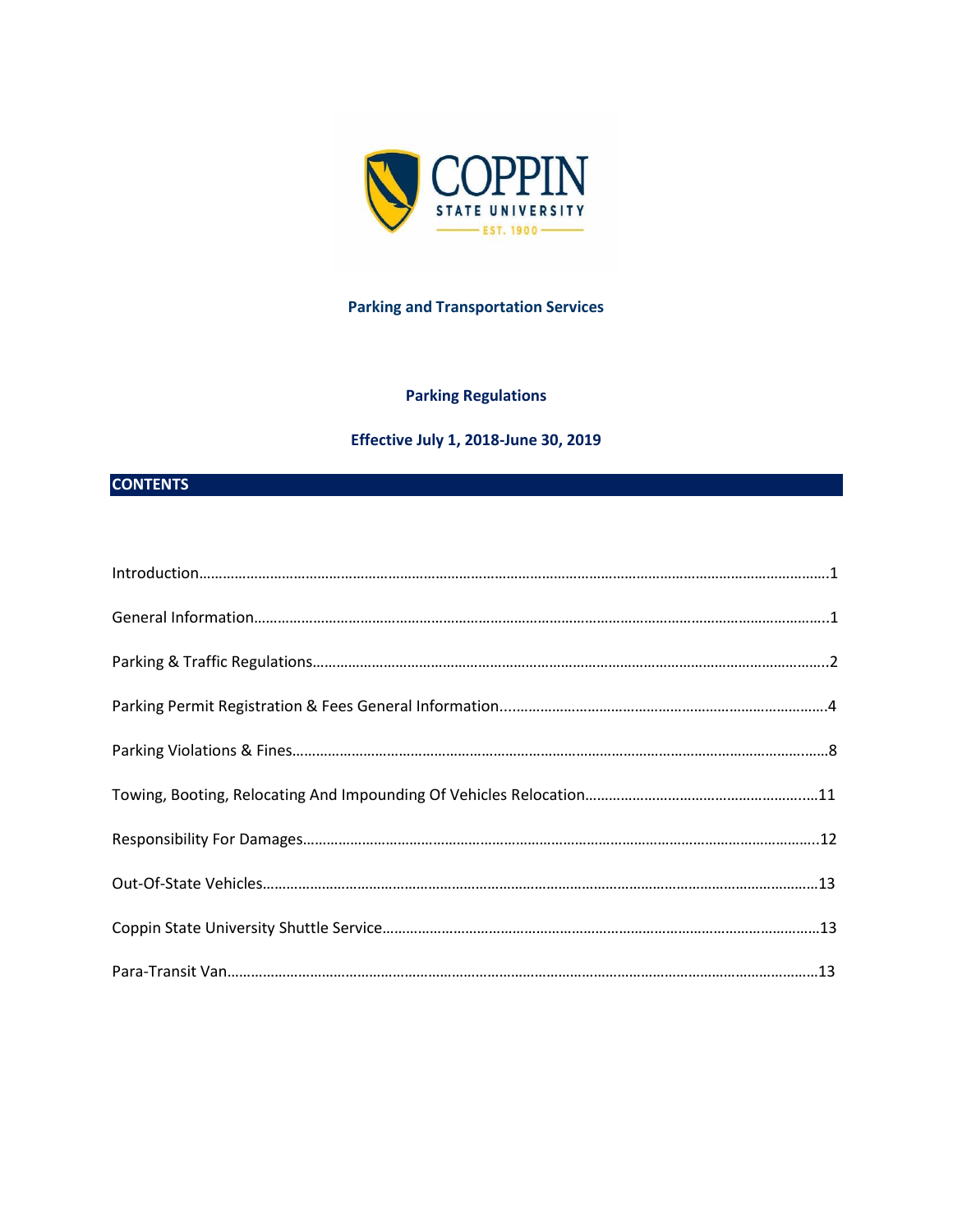## **INTRODUCTION**

Welcome to Coppin State University. The parking regulations contain information you need to know about parking at Coppin State University. The use of parking facilities stipulates that all parking and traffic regulations must be observed.

## **GENERAL INFORMATION**

The Office of Parking and Transportation Services is responsible for the administration and enforcement of all parking regulations. This authority is shared with the Coppin State University Office of Public Safety.

## **A. AUTHORITY**

Pursuant to Maryland Transportation Code Annotated Section 26-301:26-301 which grants authority for issuing citations for a violation of an ordinance or regulation that is adopted by the Board of Regents of the University System of Maryland. Specifically, "Any State agency authorized by law and any political subdivision of the State may adopt ordinances or regulations that:

- 1) Regulate the parking of vehicles;
- 2) Provide for the impounding of vehicles parked in violation of the ordinances or regulations at owner's expense;
- 3) Regulate the towing of vehicles from publicly owned and privately owned parking lots; and
- 4) Provide for the issuance of a citation by an officer for a violation of an ordinance or regulation that is adopted under this section."

## **B. PURPOSE**

The parking regulations have been designed to provide for the effective use of parking areas, the safe movement of motor vehicles and pedestrian traffic, and the general safety of the campus. **Regulations must be observed at all times, including exam periods, registration, summer and winter sessions and inclement weather**. Failure to comply with the traffic regulations constitutes a violation subject to parking fines and/or university sanctions. When interacting with Parking and Transportation Services, students, faculty and staff are expected to abide by the University's standards with regard to conduct. Students who violate the Code of Conduct may be referred to the Office of Judicial Affairs. Faculty and staff who engage in misconduct may be referred to their Dean, Department Head or the Department of Human Resources for appropriate action. Any information contained within this document is subject to change. Further information may be obtained on the Parking and Transportation Services Website a[t https://www.coppin.edu/pts.](https://www.coppin.edu/pts)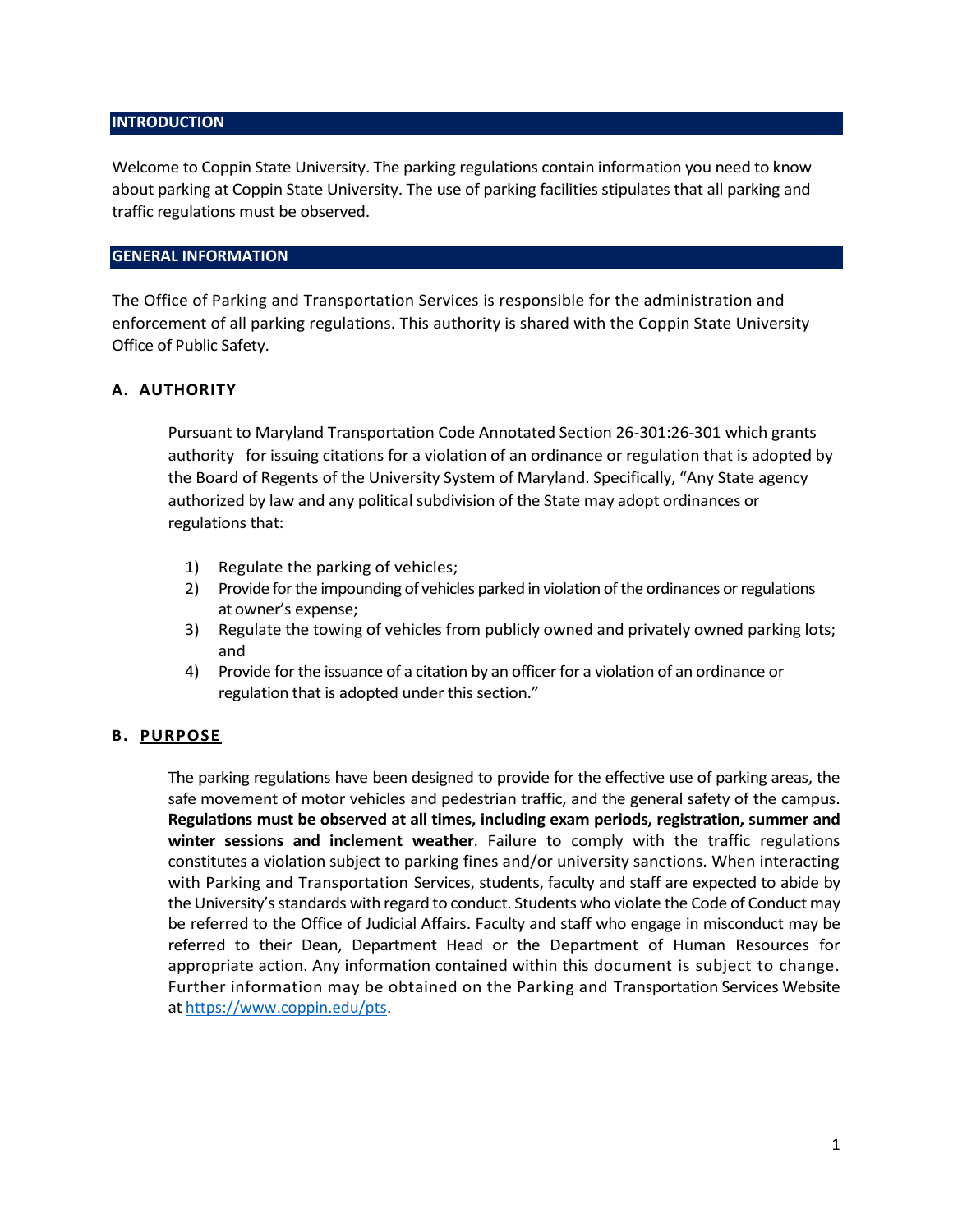## **C. PARKING ADMINISTRATION**

The Parking and Transportation Services office is located on the first floor of the Talon Center, Room 132. **Office hours are from 8:30 am to 5:00 pm, Mondays, Tuesdays, Thursdays, and Fridays. Wednesday hours are 9:00 am to 6:00 pm for the first month of each spring and fall semester; all other Wednesdays are 8:30am to 5:00 pm.** All administrative and operational functions are handled from this office.

## **D. TERMS AND DEFINITIONS**

- **1. Legal, Non-reserved space** Legal spaces are those bounded by two painted parallel control lines. Reserved spaces have signs specifically detailing the permit type allowed to park in that space.
- **2. Permit/Hangtag** The terms permit and hangtag are synonymous. Permits and hangtags are issued by Parking Services to identify and regulate parking restrictions at Coppin State University.
- **3. Visitor** A visitor is defined as any individual who is not a student, faculty, staff or contracted employee of the university.
- **4. Volunteer** A volunteer is defined as someone providing services to the university and does not receive any type of compensation (including pay or class credits).

### **PARKING & TRAFFIC REGULATIONS**

#### **GENERAL INFORMATION**

Specific and additional policy information may be found on the University Web site or University documents.

- a. All vehicles must be in compliance with Coppin State University's parking regulations. Any violation of these polices may result in the revocation of parking privileges, a parking citation being issued, and/or the vehicle being booted or towed. Violators may be referred to the University Judicial Affairs Office, or the Office of Human Resources for possible further action.
- b. The responsibility for parking in a legal space rests with the motor vehicle operator. LACK OF SPACE IS NOT CONSIDERED A VALID EXCUSE FOR VIOLATION OF ANY REGULATION.
- c. If a vehicle is parked in violation of any regulation and does not receive a citation, this does not mean the regulation is no longer in effect.
- d. All vehicles, including motorcycles and any wheeled vehicle with an engine, must be parked in designated/authorized areas only.
- e. It is impractical to mark all areas of university property where parking is prohibited. Parking or operating a vehicle on grass, tree plots, construction areas, sidewalks or where it will physically mar the landscaping of the campus, create a safety hazard, interfere with the use of university facilities or hinder the free movement of traffic is prohibited.
- f. Only one VALID hangtag will be issued, with exception of a second permit for a motorcycle. If the original issued hangtag is lost or stolen, it must be reported and a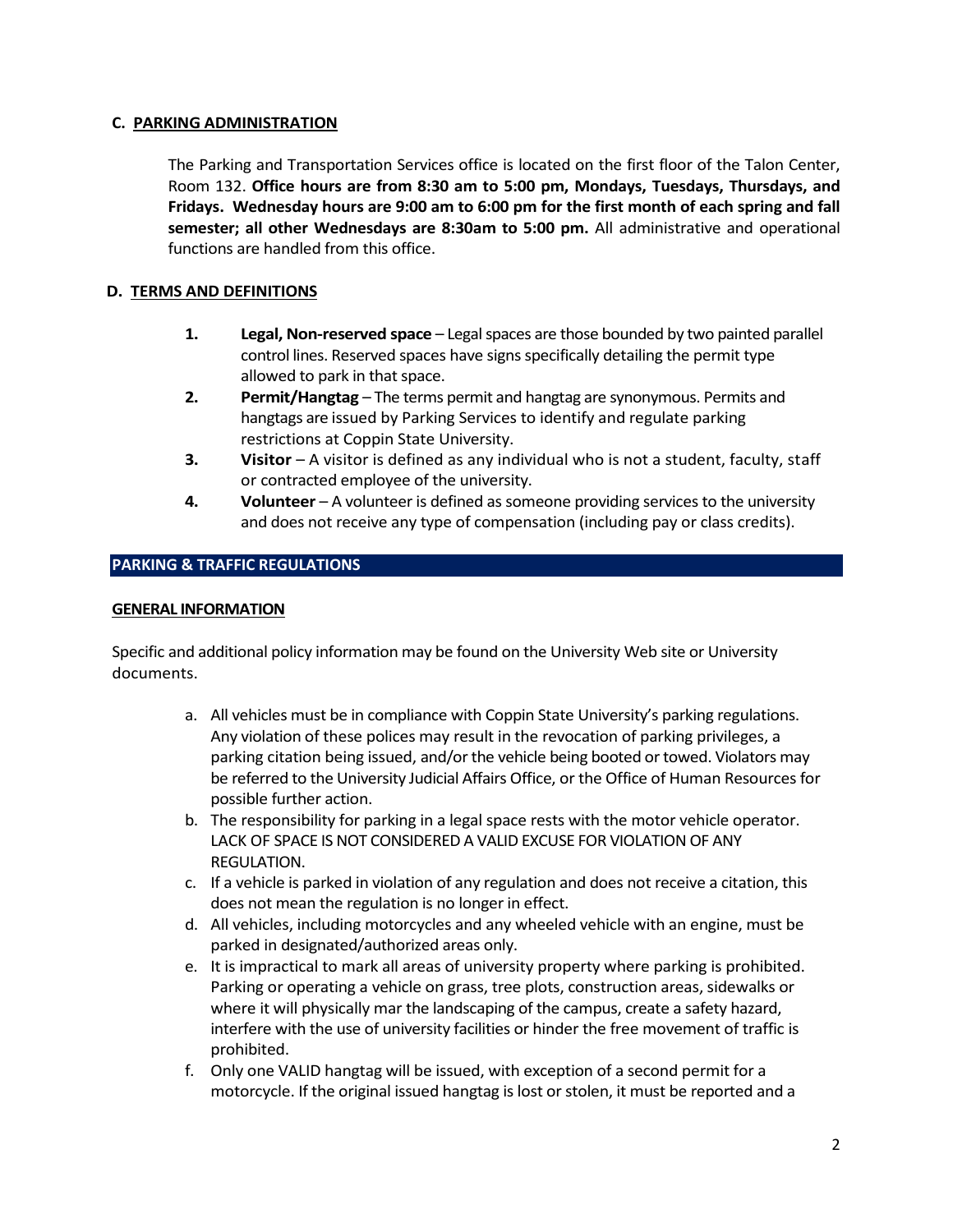Lost/Stolen report must be filed at the Parking and Transportation Services office. Students, faculty and staff members will be assessed a \$25 replacement fee for the first occurrence. Subsequent occurrences for users may require the permit holder to purchase a new permit at the current full permit rate.

- g. Individuals may return a semester or annual permit for a prorated refund. Students are not eligible for a prorated amount. The refund amount will be based on the prorated value when the permit is returned (not the date of separation from the University) to the Parking and Transportation Office. For specific information regarding refund amounts, bring your permit to the Parking and Transportation office in the Talon Center, Room 132.
- h. Parking without a handicapped permit in spaces reserved for the handicapped is prohibited at all times. Vehicles illegally parked in these areas are subject to being cited and towed.
- i. Parking a vehicle on campus roads is prohibited at all times, including along yellow curbs, fire lanes, or within 15 feet of a hydrant. Exceptions include spaces that are designated, metered, or where parking is allowed by posted signs.
- j. Vehicles shall not enter any area of the university which has been closed off by barricades or other traffic control devices.
- k. The university is not liable for any damage resulting to any vehicle requiring tow removal.
- l. All gated parking areas on university property are reserved exclusively for valid access control card holders during the hours of operation posted on each area. Signs are posted at the entrance to each gated area indicating the faculty/staff hours of operation. The hours of operation are subject to change when a gated area is reserved for a university function. After the posted hours of operation, any valid Coppin State University permit is accepted and required.
- n. A parking space is defined by two painted parallel lines. Parking in an area outside of two painted parallel lines is prohibited at all times. Vehicles must be parked in one space only. Operators must leave clear access to adjacent spaces and may not block or impede driving lanes. Parking on "hash marks" or over painted parking control designations is prohibited. Parking in any area not indicated by clear parking signage is prohibited at all times.
- o. All traffic and parking control devices on campus must be obeyed. The speed limit on campus roadways is 15 mph. The Office of Public Safety will monitor and enforce all traffic regulations on campus.

## **PERMIT PLACEMENT**

Hangtag permits are to be clearly displayed on the inside rearview mirror of the vehicle, with the permit number and lot designation completely unobstructed facing the front windshield. If the permit is physically unable to be hung, contact the Office of Parking and Transportation Services.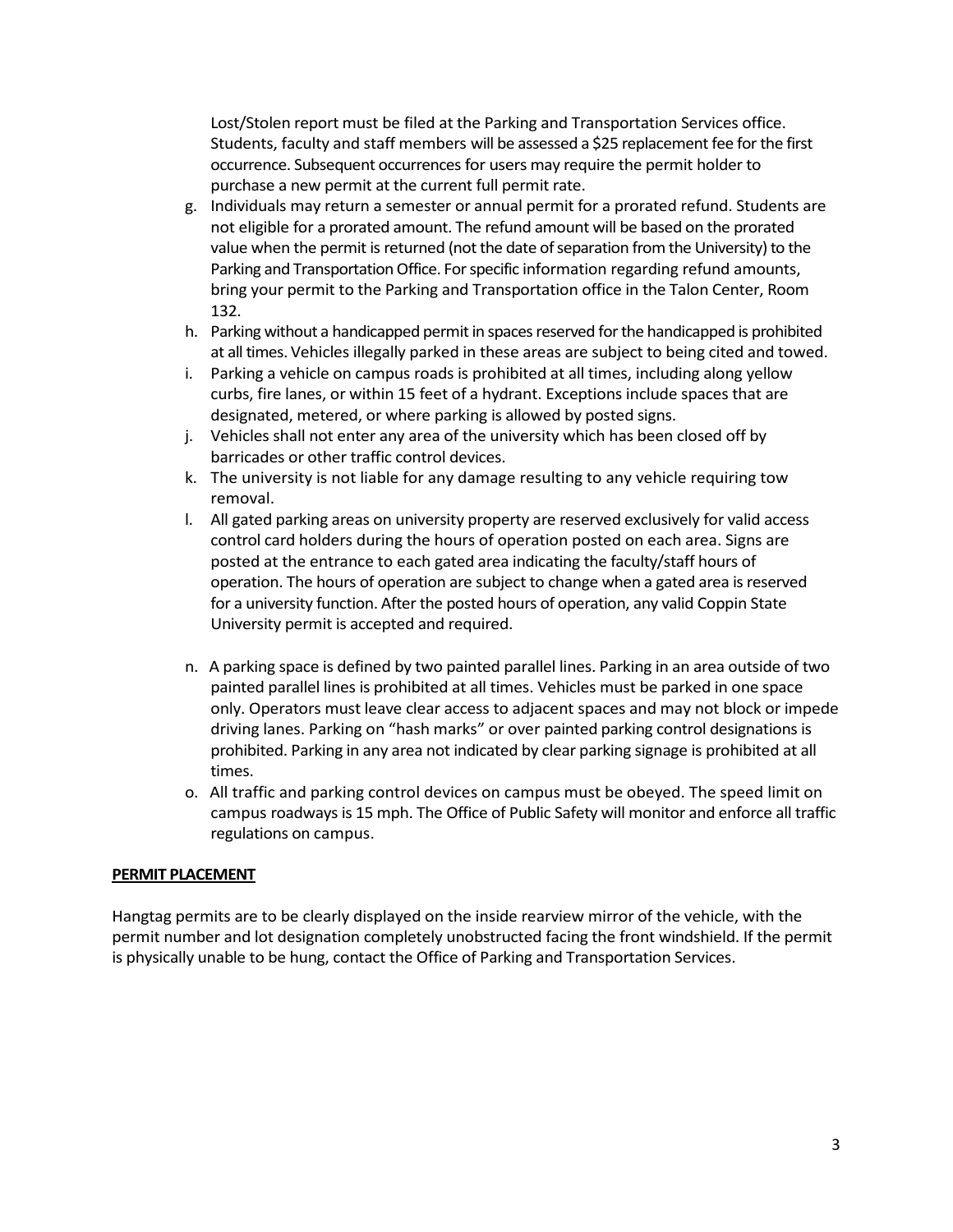

Place permit on rearview mirror with Lot designation facing outward. The permit must be removed while the vehicle is in motion.

## **PARKING PERMIT REGISTRATION & FEES GENERAL INFORMATION**

- 1. For purposes of campus parking an individual's Coppin State University full-time status takes priority over any part-time or other status. In the event the individual has dual full-time status (student and employment), employment status will take precedence. For example, Coppin State University full-time employment status takes priority over any other status. Coppin State University full-time student status takes priority over part-time CSU employment status.
- 2. Enforcement of parking regulations occurs Monday through Friday, 7 a.m. through 6 p.m.; a valid permit (staff, student, contractor, or visitor) is required to be displayed during these hours.
- 3. University parking hangtags, temporary permits and gate control devices are the property of Coppin State University and MUST be surrendered upon request of Parking and Transportation Services personnel or the Office of Public Safety. Faculty/Staff who separate from the University must surrender their permit and access control device upon separation. Refunds, if applicable, will be issued based on the date the permit is returned.
- 4. Students, faculty and staff may purchase a transferable hangtag to be displayed on the vehicle being driven onto campus. Permit holders must abide by the following restrictions:
	- a. Permit holders are not permitted to lend, resell or give away the parking permit issued to them. Permit owners will be responsible for all citations issued to the permit.
	- b. The misuse of any parking permit by a student, faculty or staff may result in fines, parking revocation and university sanctions.
- 5. The responsibility for transferring and properly displaying a hangtag to another owned vehicle rests with the individual to whom the permit was originally issued. If for some reason you forget your hangtag, you will be required to obtain a daily parking permit. Failure to obtain a temporary permit may result in a \$10 "Failure to display Permit" citation. Permit holders may obtain a maximum of three temporary daily parking permits from the Parking and Transportation Services office at no charge. After the third request, you will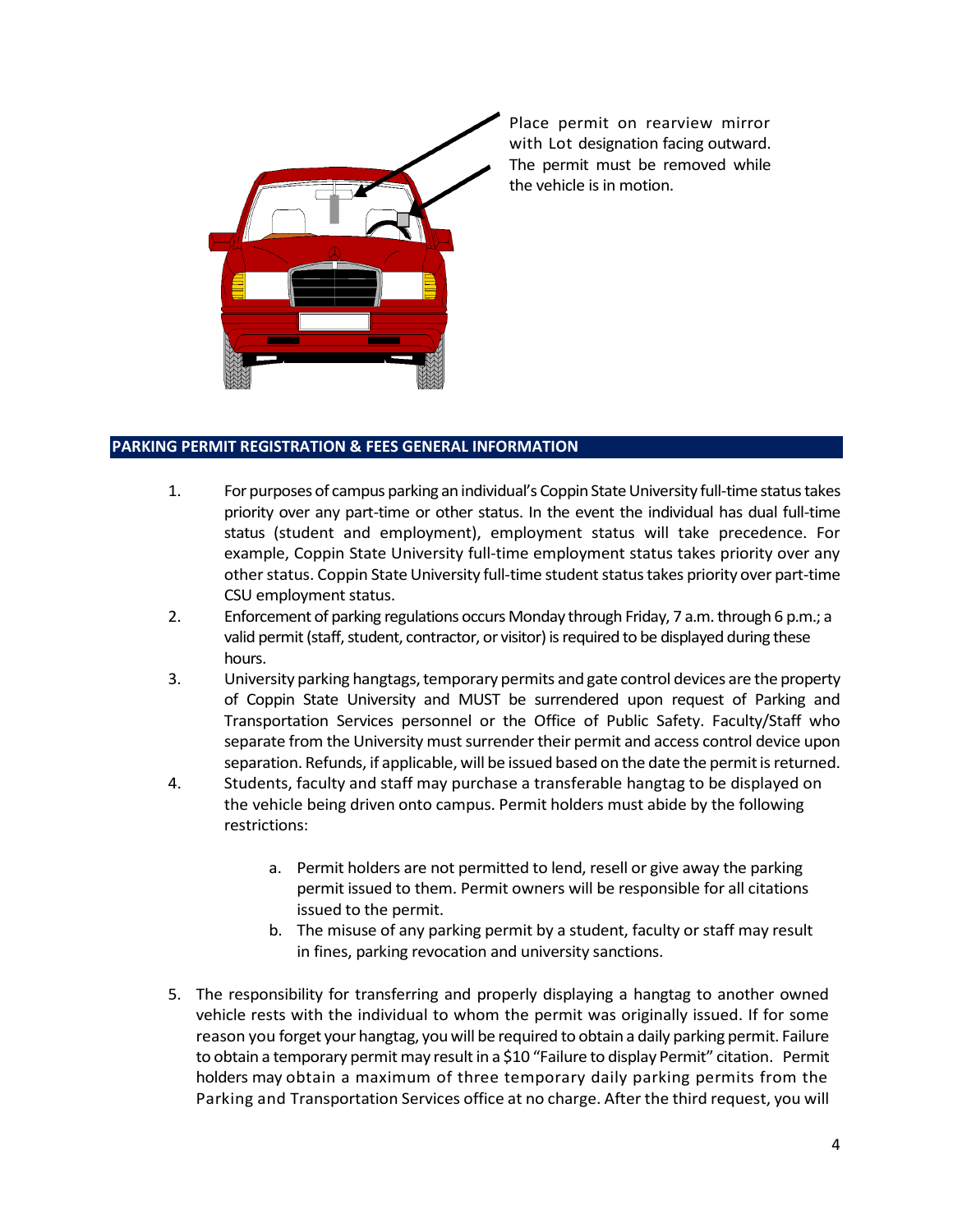be responsible for purchasing a temporary parking permit at the rate of \$12 per day. Temporary permits will allow the same access as the original permit.

- 6. Students whose parents are faculty or staff members are not entitled to use the permit or gate control device issued to their parent. Students using a faculty/staff parking permit or gate control device may be subject to a citation, fines and university sanctions.
- 7. Displaying a student or faculty/staff parking tag does not authorize free parking at pay stations or in visitor spaces. Visitor spaces are intended for visitors, however students, faculty and staff members may also use, where authorized, visitor meters/spaces by paying the prevailing rates. If for some reason the pay station is malfunctioning, it should be reported to the Parking and Transportation Services office immediately.
- 8. All lots are available on a first-come, first-served basis. Lack of space is not a valid reason to park illegally or park in a lot requiring another permit type. The University does not issue more gated and reserved permits than there are spaces available; the University does issue more unreserved permits to provide the maximum of campus parking.

## **A. LOT & SPACE RESTRICTIONS**

- **1. Reserved Spaces** Vehicles parked in spaces marked as reserved are restricted to a specific type of permit and vehicles must display the appropriate permit. Reserved lots may be unrestricted after hours based on signage posted at the lot's entrance. **Wildcard (WC) spaces are only for reserved permit holders who are temporarily parking on another campus lot. These spaces are located on Lots C, F, and H**.
- **2. Unreserved Spaces** Vehicles parked in unreserved spaces must display the appropriate permit. Unreserved lots may be unrestricted after hours based on signage posted at the lot's entrance.
- **3. Commuter Lots** Vehicles parked in Commuter lots must display a valid CSU Commuter permit. Valid student permits required.
- **4. Resident Lots** Vehicles parked in resident lots must display a lot specific valid Resident permit. Valid Housing permits required.

## **B. STUDENT PERMIT RESTRICTIONS & ELIGIBILITY**

In order to receive a parking permit, an individual must have: a valid CSU identification card, a State issued I.D., and a vehicle registration.

Outstanding balances must be satisfied prior to purchasing annual parking permits. This includes: unpaid parking citations, and unpaid permit balances.

**Commuter Parking Permit –** Commuter permits are available to students who are not living in campus residence halls. Commuter permits are valid in "Commuter" lots at all times. After 4 pm, faculty/staff lots C, F, and H become available to commuter students. Lots A and D will not be available until after 6:00 pm.

**Residential Parking Permit –** Residential permits are available to students who live in campus residence halls only. Residential permits are valid in "Housing" lots at all times.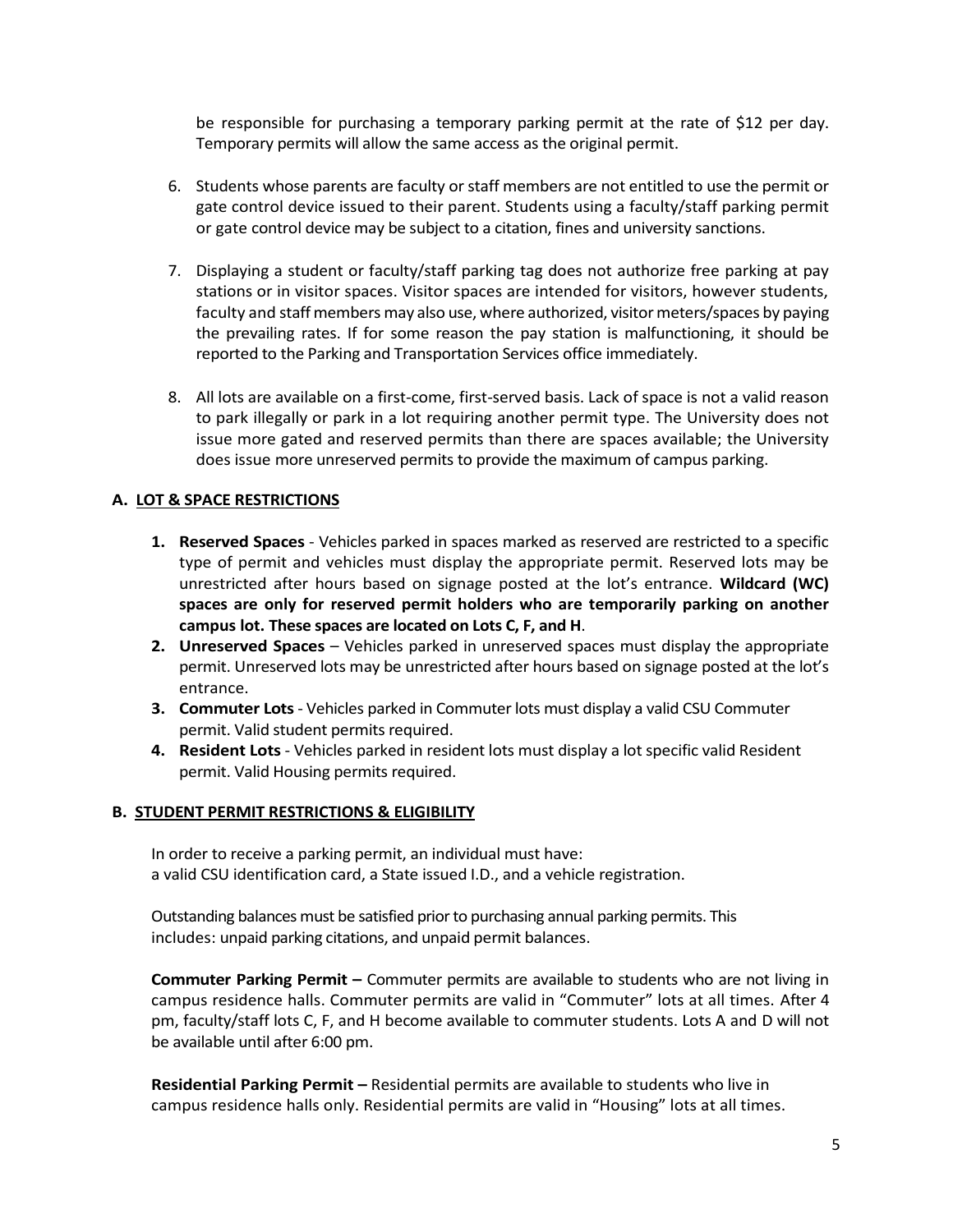## **Students with less than 30 credit hours are not eligible for a residential parking permit.**

#### **C. FACULTY/STAFF PERMIT RESTRICTIONS & ELIGIBILITY**

Faculty/Staff permits are available to current faculty and staff members (regular and contingent), emeritus faculty, department volunteers, partner company employees, vendors, and contractors.

**Evening Adjunct Faculty- As a contribution to the academic mission of the University, Auxiliary Services covers the permit charge for evening adjunct faculty. This permit is only good after 4pm. In order to receive this permit, the adjunct faculty member will need a copy of her/his course schedule signed by the appropriate Dean or Chairperson. This should accompany the other required information and documents presented at Parking and Transportation Services to receive a parking permit.**

In order to receive a parking permit, an individual must have a valid CSU identification card, a State issued I.D., and a vehicle registration. Only faculty/staff members with a valid annual parking permit for specific gated lots may have their CSU Identification card activated in the electronic access system.

Faculty and staff members are eligible to purchase permits annually. Permits will be available throughout the fiscal year at a pro-rated cost.

Regular employees are eligible to purchase a permit through payroll deduction (date restrictions apply), or by making full payment at the time of purchase. Upon termination of employment, individuals utilizing payroll deduction will be responsible for any remaining balance unless the permit is returned to the Office of Parking and Transportation Services. Contingent/contract employees, including adjunct professors, are eligible to purchase a permit by making full payment at the time of purchase.

Outstanding balances must be satisfied prior to purchasing annual parking permits. This includes:

- **Unpaid parking** citations
- **Unpaid permit** balances

If paying through payroll deduction, when an employee separates from Coppin State University or is on a leave of absence, it is the employee's responsibility to return their permit to the Parking and Transportation Services Business Office and complete a new Payroll Deduction Form and indicate "cancel." Permit fees will continue to accrue until the permit is returned. Parking and Transportation Services reserves the right to deny a parking permit sale!

The Parking and Transportation department has the right to exercise the University's Authority, as outlined on the first page of Section II A, as it pertains to outstanding balances with regard to permit sales and outstanding parking citations issued!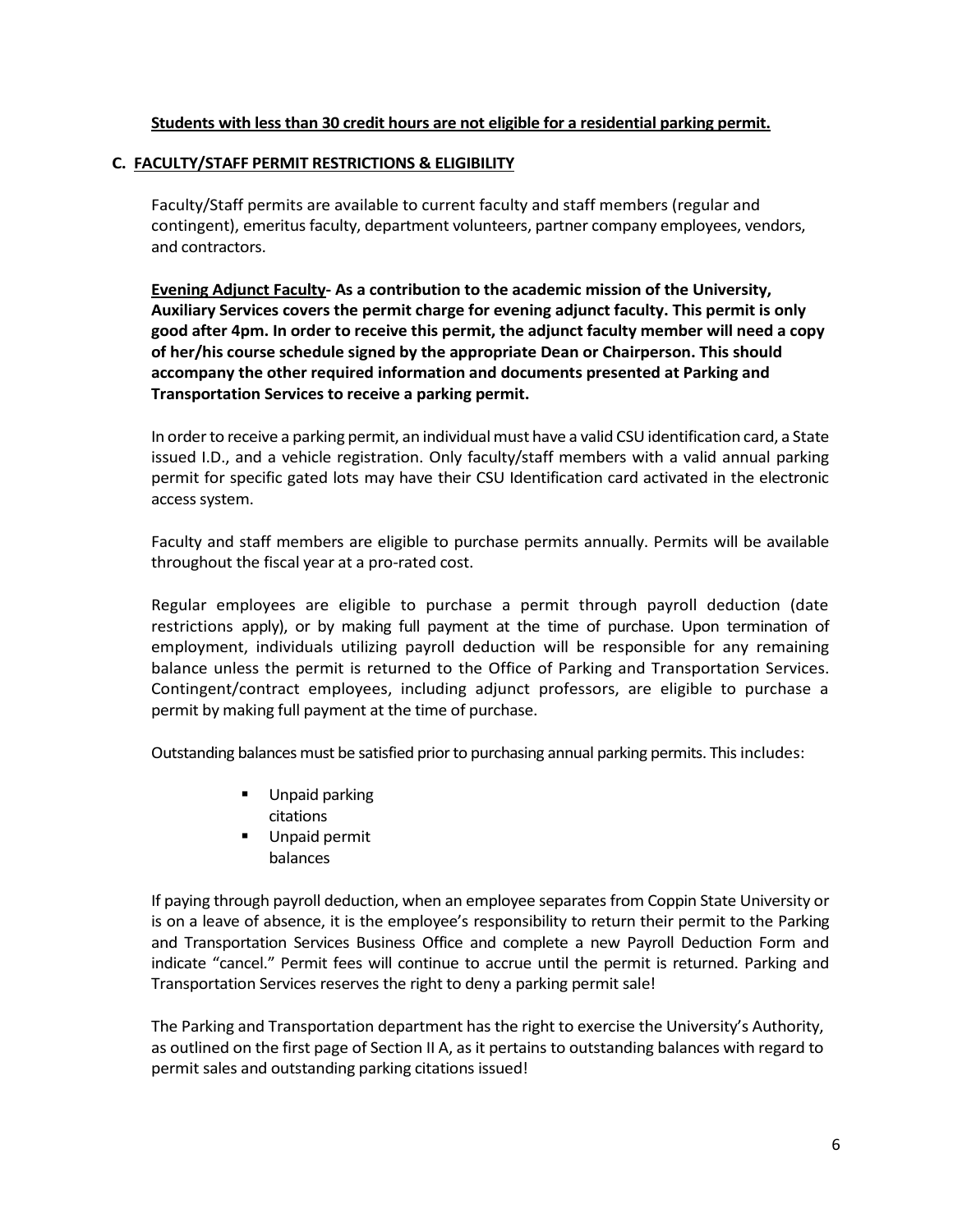#### **D. VISITOR PARKING**



Visitor Pay Station

Visitors are required to park at Pay Station Lots: **B**-Auditorium, **C**-Health & Human Service Building/Science & Technology Center, **F**-Talon Canter & Miles Connor Administration Building, and **H**-Physical Education Complex. Paper parking permits issued by the Pay Station in "Pay & Display" mode must be displayed on the vehicle dashboard so that it is plainly visible by enforcement personnel. "Pay By Space" mode allows Visitors to enter their space number (marked on the asphalt in each space) into the Pay Station; enforcement personnel will obtain a "Stall Report" from the Pay Station to enforce the Visitor permit requirement. Visitor permits for other lots must be obtained from the Office of Parking and Transportation Services. Correct dollar amounts must dispensed into pay-station meters. Refunds will not be issued from the meters or the Parking and Transportation Services Department.

#### **E. EVENT PLANNING**

Department and event coordinators MUST work with Parking and Transportation to make arrangements for ANY event that will bring outside Visitors to Coppin State's campus. This applies to events both with and without associated parking fees during on-or-off peak hours. An Event Parking Request Form should be completed and submitted to Parking and Transportation Services prior to setting an event date or location. Request forms must be submitted at least 10 business days prior to the event and will be processed on a first-come, first-served basis. At its discretion, Parking and Transportation Services will determine if and where parking will be available for the event and will notify the department of the decision. For the event request form as well as event fee's information, please contact the Parking and Transportation Services Department.

Departments will be contacted and provided a Parking Event reference number and an estimate within 3 business days of submitting the form. If you have not received this information within 3 business days, please follow up with the Parking and Transportation Services Department to verify that the request was received at 410-951-3556.

#### **F. ACCESSIBLE PARKING**

In accordance with the American with Disabilities Act (ADA), Coppin State University has designated specific handicap accessible parking spaces throughout campus. Authorized individuals in possession of state-issued license plate/placards may park in designated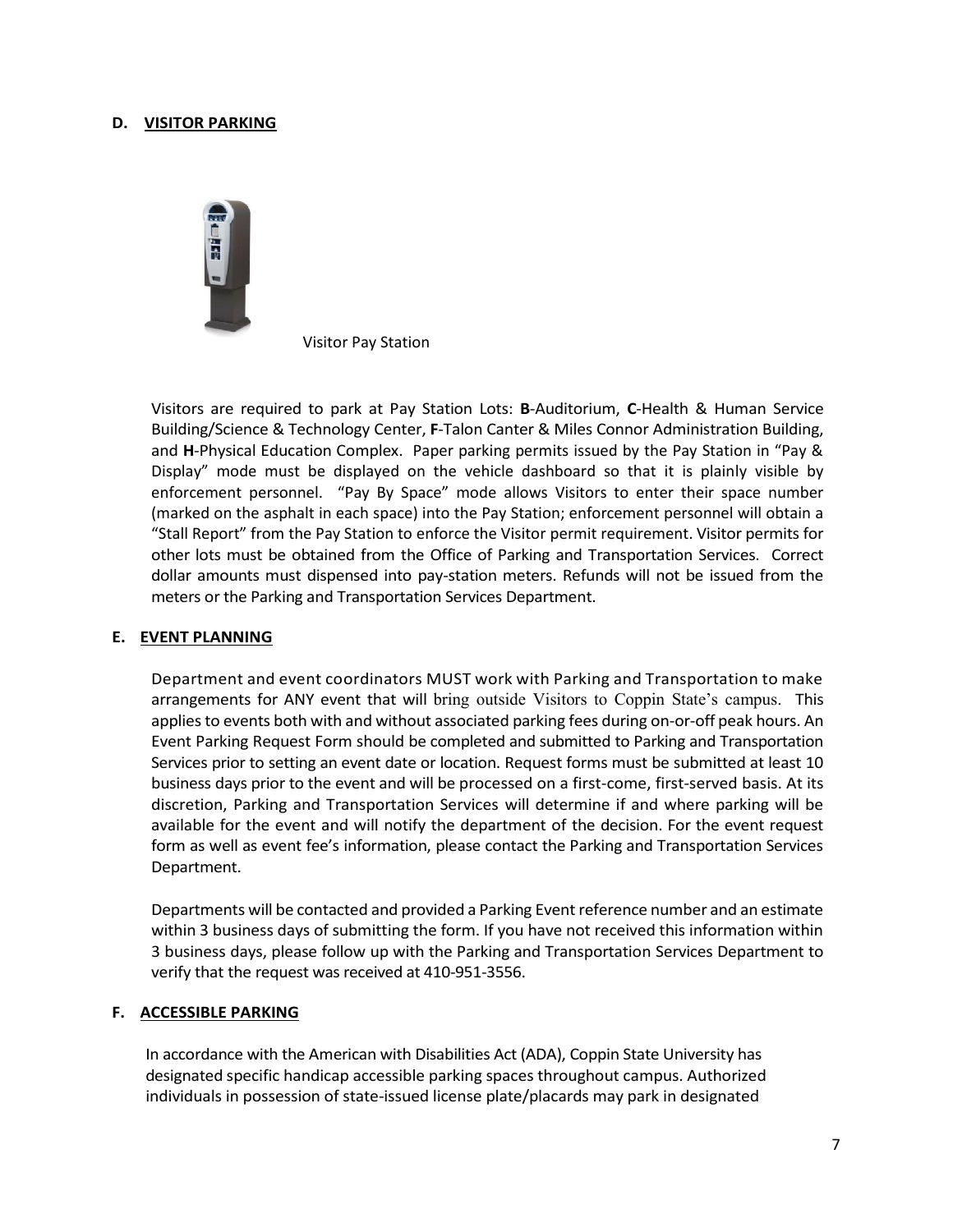handicapped spaces. Handicapped permit/plates override the lot restrictions associated with the Coppin State University parking permit for vehicles parked in a handicapped space.

In addition to a valid handicapped plate/placard, a valid Coppin State University parking permit must also be displayed in accordance with posted lot restrictions unless you are a visitor parking in the visitor's lot. Both permits must be clearly displayed with pertinent serial numbers completely unobstructed and facing the windshield. Whenever parking in an accessible parking space, the individual authorized to utilize the plate/placard must be in the vehicle. Specific information concerning abuses should be brought to the attention of the Parking and Transportation Services office.

Where applicable, as required by state law, a driver who is parking a vehicle displaying state issued disabled identification must provide their state MVA disabled authorization form to Parking and Transportation Services or other University official upon request.

#### **PARKING VIOLATIONS & FINES**

In order to efficiently use parking resources and provide safe and available on-campus parking, traffic and parking regulations are enforced year round. University citations carry the same weight and importance of any citation issued by any law enforcement agency in Maryland. Individuals who have outstanding citations may be subject to university sanctions, referral to the State Central Collections Unit (CCU) or administrative holds and fees with the Motor Vehicle Administration. Coppin State University is not responsible for any fees that are accrued with the MVA.

Coppin State University offers the right to a court hearing for citations regarding failure to comply with current regulations or a University appeals procedure. Violations of state safety regulations may only be appealed through the District Court. Requests for a district court hearing must be submitted within 25 calendar days of the violation. Choosing one review process waives the right to choose the other process. If an appeal is not submitted and granted, payment of the citation fine must be made within 30 calendar days of the violation or within 10 days of a court decision.

For additional information, see the Appeals Procedures.

#### **SERIOUS INFRACTIONS**

Parking & Transportations Services, at its discretion, may apply the following sanctions for serious infractions of parking regulations:

- **ISSUANCE OF parking citation(s) or assessment of violation fee(s) to the** student's account
- Revocation of parking privileges for up to a year
- Forfeiture of any permit refund
- Referral to Judicial Affairs or Human Resources, as applicable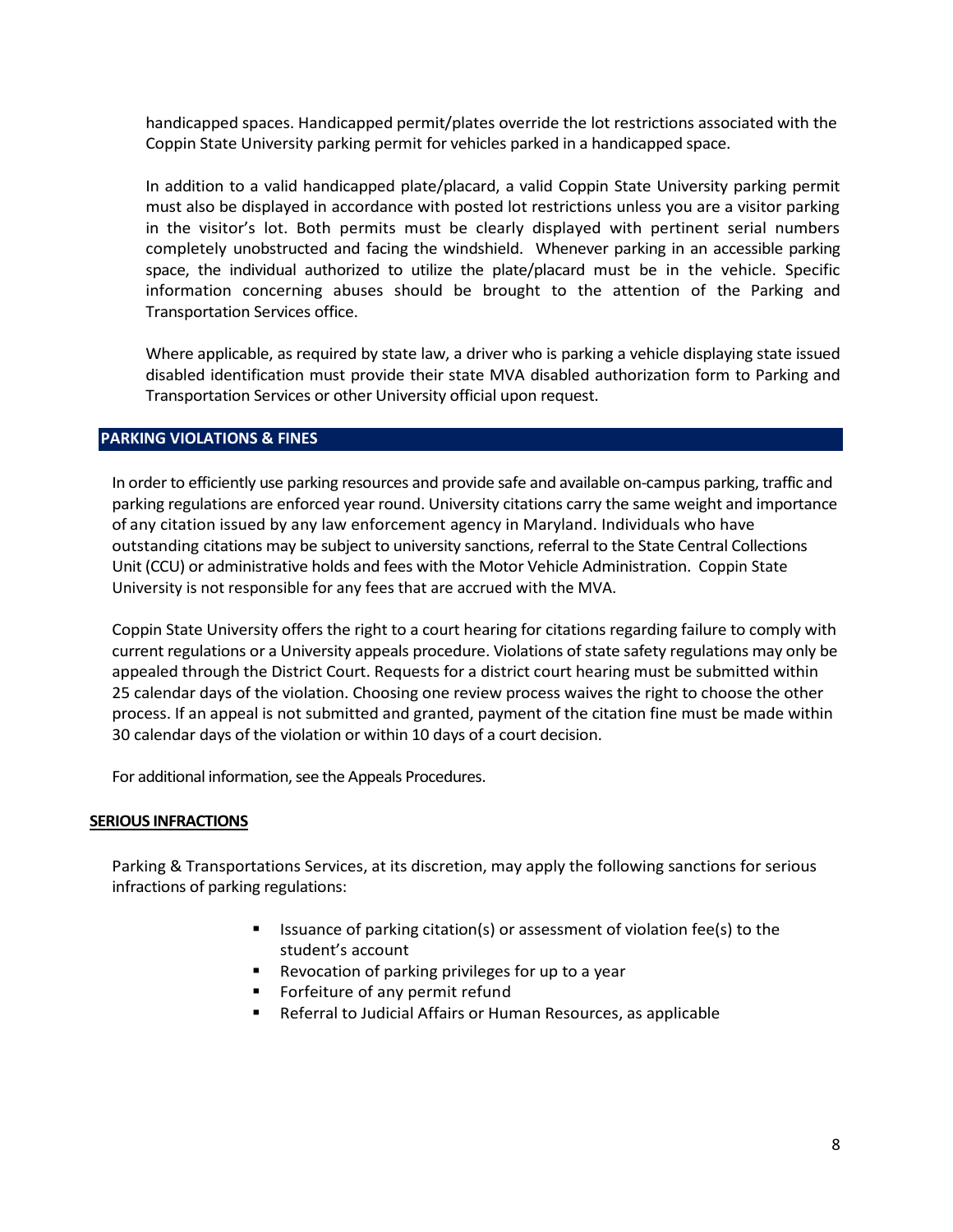# **FINES**

| a.       |                                                                                                                                                                                                                                                                                                                                                                                                                                                                         |
|----------|-------------------------------------------------------------------------------------------------------------------------------------------------------------------------------------------------------------------------------------------------------------------------------------------------------------------------------------------------------------------------------------------------------------------------------------------------------------------------|
|          | Issued to any vehicle when the permit is not displayed in a fashion that the permit number,                                                                                                                                                                                                                                                                                                                                                                             |
|          | type and expiration date are clearly visible or the permit is not displayed in the designated<br>location.                                                                                                                                                                                                                                                                                                                                                              |
| b.       |                                                                                                                                                                                                                                                                                                                                                                                                                                                                         |
|          | Issued to any vehicle that is not parked within the two lines designating a parking space.                                                                                                                                                                                                                                                                                                                                                                              |
| c.       |                                                                                                                                                                                                                                                                                                                                                                                                                                                                         |
|          | Issued to any vehicle determined by Parking and Transportation Services to have been                                                                                                                                                                                                                                                                                                                                                                                    |
|          | abandoned or stored on the property without the approval of the University. Illegally parked<br>vehicles are subject to towing and impoundment.                                                                                                                                                                                                                                                                                                                         |
| d.       |                                                                                                                                                                                                                                                                                                                                                                                                                                                                         |
|          | Issued to vehicles parked in an area without displaying the appropriate permit or authorization.<br>This includes, but is not limited to: failure to display the appropriate permit for the lot, parking<br>in a reserved or restricted space, parking in a loading dock, parking in a visitor metered space,<br>parking in landscaped areas, or parking in other areas not designated for parking. Illegally<br>parked vehicles are subject to towing and impoundment. |
| e.<br>f. |                                                                                                                                                                                                                                                                                                                                                                                                                                                                         |
|          | Issued to any vehicle not displaying a valid permit in lots which require a permit. Also issued for<br>parking more than one vehicle on campus at one time.                                                                                                                                                                                                                                                                                                             |
|          |                                                                                                                                                                                                                                                                                                                                                                                                                                                                         |
|          |                                                                                                                                                                                                                                                                                                                                                                                                                                                                         |
|          | Issued to any vehicle not displaying a valid pay-station receipt on vehicle dashboard                                                                                                                                                                                                                                                                                                                                                                                   |
| g.       |                                                                                                                                                                                                                                                                                                                                                                                                                                                                         |
|          | Issued to a vehicle that has paid to park, but the meter expired.                                                                                                                                                                                                                                                                                                                                                                                                       |
| h.       |                                                                                                                                                                                                                                                                                                                                                                                                                                                                         |
|          | Issued to vehicles parked in a fire lane, within 15 feet of a hydrant, in a roadway, on crosswalks                                                                                                                                                                                                                                                                                                                                                                      |
|          | or at bus stops. Exceptions made for marked fire/rescue vehicles and police vehicles. Illegally                                                                                                                                                                                                                                                                                                                                                                         |
|          | parked vehicles are subject to towing and impoundment.                                                                                                                                                                                                                                                                                                                                                                                                                  |
| i.       |                                                                                                                                                                                                                                                                                                                                                                                                                                                                         |
|          | Issued to: any vehicle parked in a handicapped space without displaying a valid, state-issued                                                                                                                                                                                                                                                                                                                                                                           |
|          | handicapped permit or license plate; vehicles parked in an adjacent transfer area, with or                                                                                                                                                                                                                                                                                                                                                                              |
|          | without a valid handicapped permit. Illegally parked vehicles are subject to towing and<br>impoundment.                                                                                                                                                                                                                                                                                                                                                                 |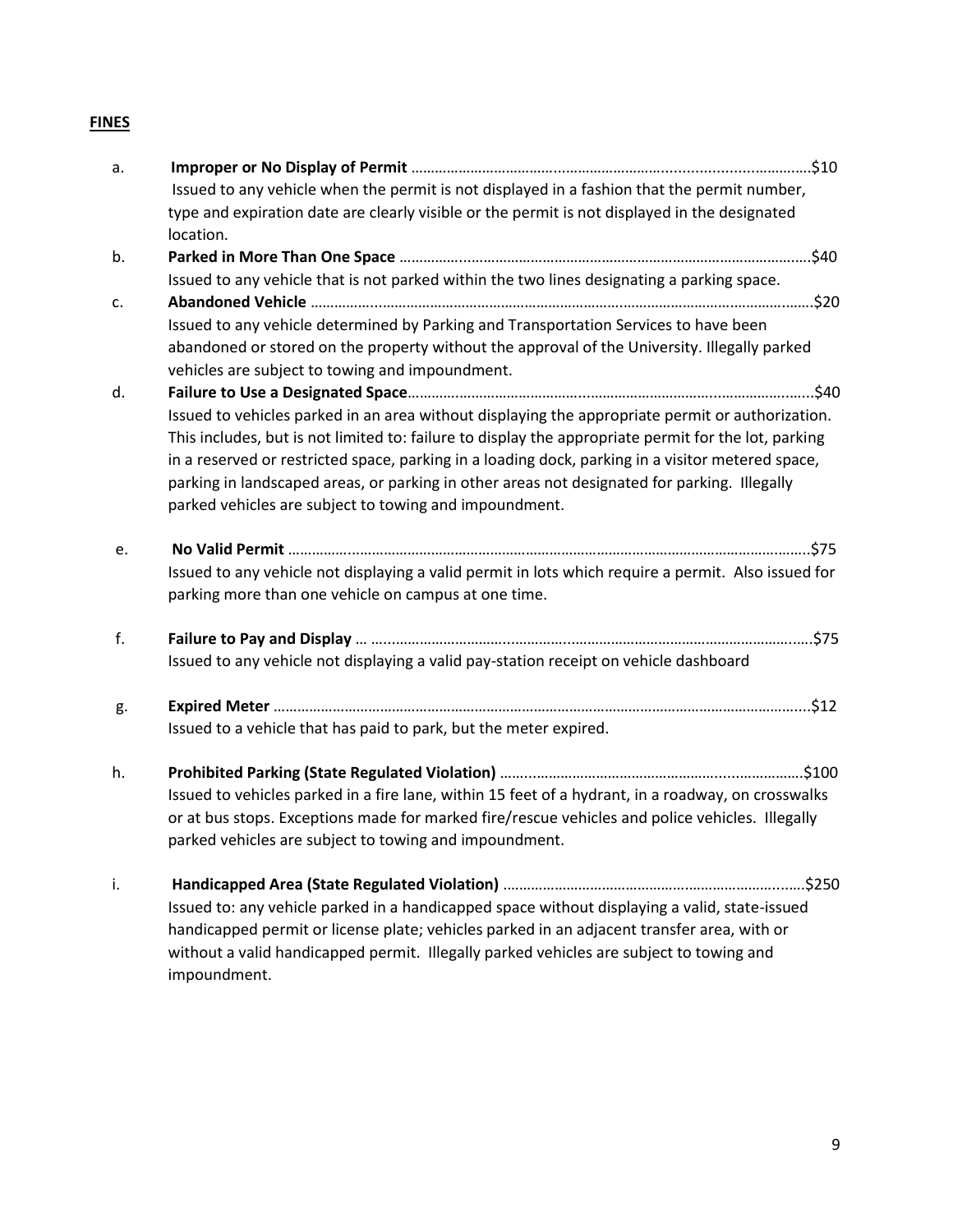## j. **Displaying an Altered, Lost/Stolen Permit or Using Permit of Another** ……………………….….….\$300

- **Displaying Altered CSU Permit**
- **■** Displaying Lost / Stolen CSU Permit
- **Using the Permit of Another**
- Driving a vehicle that is registered to another individual that does not attend daily classes

Issued for utilizing or being in possession of a permit which has been altered, reproduced, reported lost or stolen or improperly obtained from an agency or person other than Parking and Transportation Services. Possession of an altered, lost or stolen permit may result in criminal charges. Vehicles are subject to towing and impoundment.

## **APPEAL PROCEDURES**

It may take up to two business days for citations to appear in the database. Please contact Parking and Transportation Services directly if your citation is not is the system after this time.

Coppin State University offers the right to either an administrative appeal or court hearing for citations regarding failure to comply with regular regulations. Requests for an administrative appeal or district hearing must be submitted within 25 calendar days of the violation. Choosing one review process waives the right to choose the other process.

All appeal requests must be submitted in writing to Parking and Transportation Services by completing an Appeal Form. Appeals will be reviewed by a Parking and Transportation administrator. Forms must be fully completed to request an appeal. The Appeals Committee, which is represented by faculty, staff, and students, meets weekly. Incomplete appeals will be rejected and mailed back to the individual completing the appeal. All appeal decisions are final and binding.

## **ORAL APPEAL HEARING REQUEST**

Appellants receive trial dates directly from the District Court to appear at the District Courthouse in Baltimore, Maryland. Court costs may be imposed unless waived by the judge. Court-imposed fines and court costs must be paid immediately after the trial.

Citations for "Prohibited Parking," "Handicapped Area" and "Fire Lane" can only be appealed through the District Court. If an individual possesses a valid parking permit but received a citation for failure to display the permit, an administrative appeal may result in the citation being downgraded to improper display.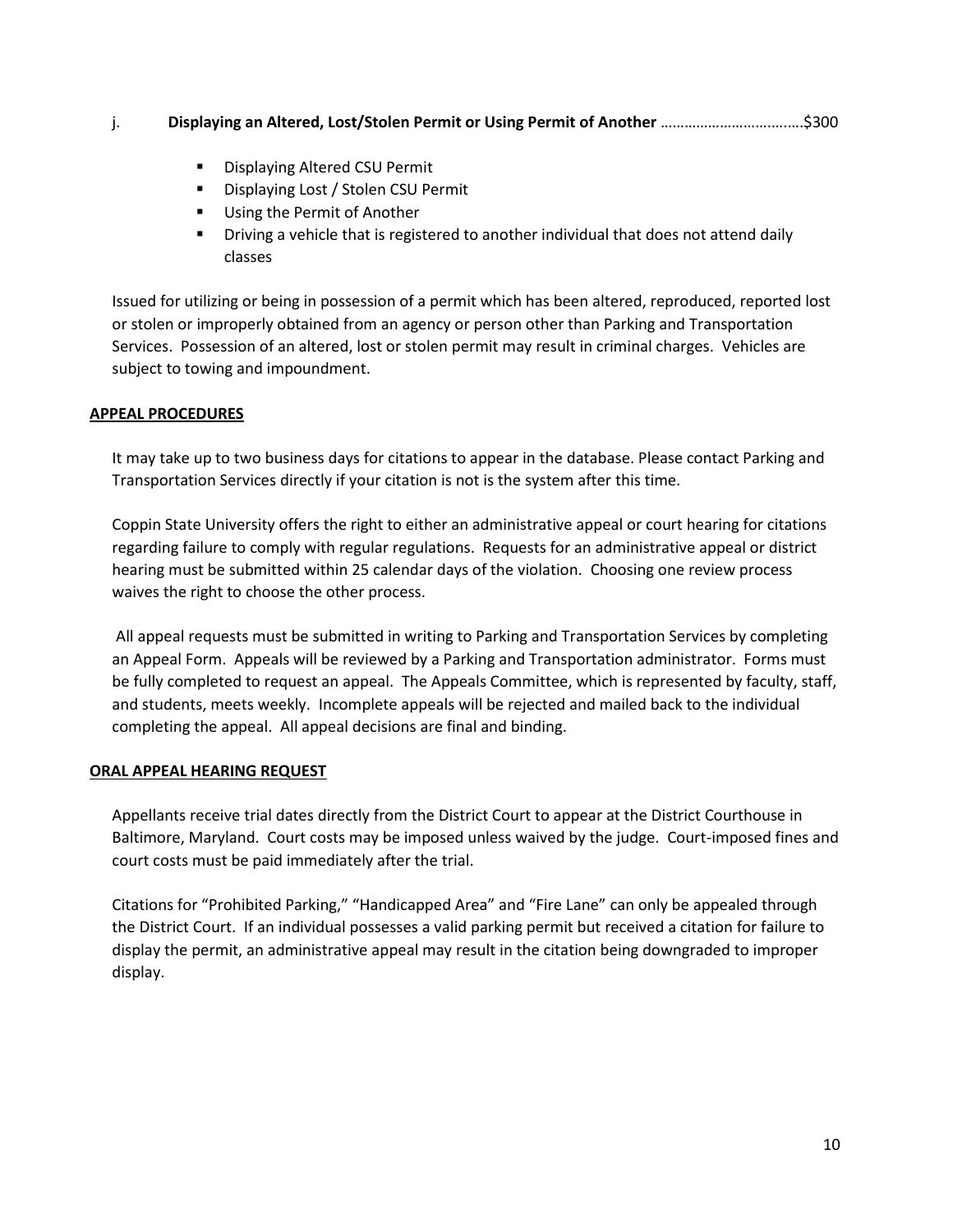## **UNPAID CITATIONS**

#### **Sanctions**

The following sanctions may be applied as a result of unpaid parking citations:

- **FI** Flagging of vehicle registration with the MVA
- Booting of the vehicle over \$200 of unpaid parking citations
- **The Towing of the vehicle at the discretion of Parking and Transportation. Owner will be responsible** for all expenses.

#### **VEHICLE REGISTRATION FLAGGING PROCESS**

- 1. Notification will be sent to the Maryland Motor Vehicle Administration for flagging (withholding of the motor vehicle registration renewal) for any vehicle with in-state tags that have citations over 30 days old and have not been paid or are not pending appeal results. The owner will not be permitted to obtain new tags or validation stickers until all outstanding violations have been paid in full.
- 2. The university does not send warning letters to the registered owner before outstanding violations are referred to the Motor Vehicle Administration.
- 3. The Motor Vehicle Administration will issue a letter to the registered owner of the vehicle within 45 days before the registration renewal stating the violation must be cleared.
- 4. Outstanding citations must be paid in full before a flag release will be issued.
- 5. A Vehicle Flag Release form (VR-119) must be obtained by one of the following methods:
	- a. In person at the Parking Transportation Services office;
	- b. Via facsimile to customer while physically present at the Motor Vehicle Administration.

#### **TOWING, BOOTING, RELOCATING AND IMPOUNDING OF VEHICLES RELOCATION**

#### **RELOCATION**

The Office of Parking and Transportation Services reserves the right to relocate vehicles for any one of or a combination of the following:

- 1. Vehicle is parked in violation of university regulations or state vehicle code
- 2. Vehicle is parked in any area specifically posted as restricted

#### **IMPOUNDMENT**

Vehicles may be impounded at the owner's expense for any one of or a combination of the following: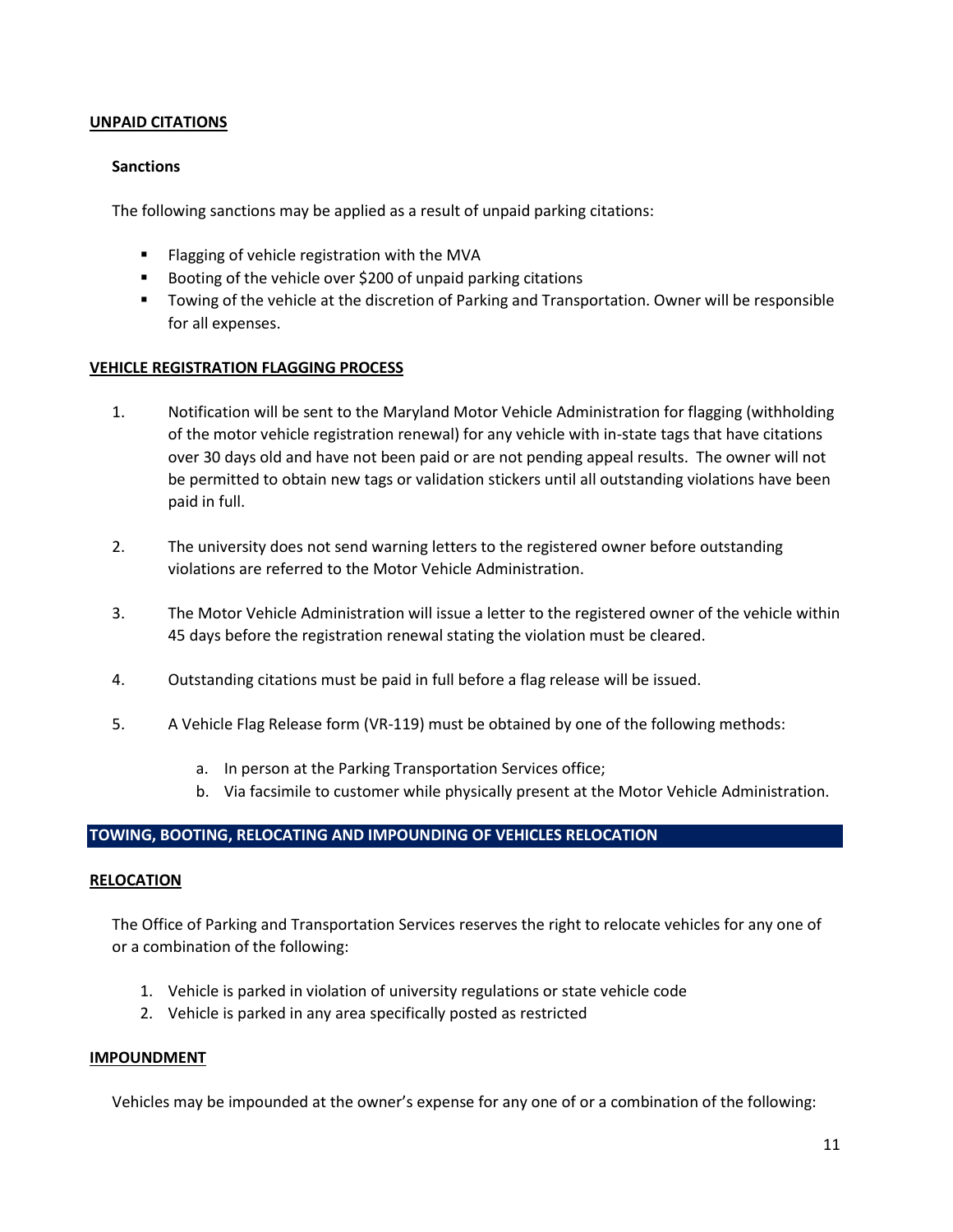- 1. Vehicle has two (2) or more outstanding violations.
- 2. Vehicle is illegally parked in roadway, fire lane, accessible space or transfer area, areas marked as tow-away zones and any space otherwise marked as reserved.
- 3. Vehicle displaying a lost, stolen or altered CSU permit and / or stolen or altered state-issued handicapped permit. These permits may be confiscated by Coppin State University Police personnel and the holder may be referred to Judicial Affairs or other university departments for further action.
- 4. Any vehicle parked in violation of towable offenses of Coppin State University's parking regulations or abandoned on campus. The term abandoned, as it relates to motor vehicles, is defined as:
	- (1) Any motor vehicle, trailer or semitrailer which does not have authority to remain on campus overnight and has not been moved for forty-eight (48) hours and whose owner or other claimant the Coppin State University Office of Public Safety is unable to locate.
	- (2) Any vehicle which has not been moved for forty-eight (48) hours and who's identified owner refuses to move it.
	- (3) Any vehicle which current license plates are not displayed and which had not been moved for forty-eight (48) hours or is displaying registration plate of another vehicle (as described in the Transportation Article Sec. 25-201.B7.ii).
	- (4) Any vehicle which has not been moved for forty-eight (48) hours due to any inoperative condition cause by the removal of necessary parted or a wrecked condition. Vehicles in inoperative condition must be immediately removed from disabled spaces, fire lanes, roadways, service areas, and unpaid meters.

Any vehicle suspected of being abandoned will be reported to the Coppin State University Office of Public Safety for appropriate action and removal.

All towing, storage, and/or impound fees incurred must be paid in full to the authorized towing contractor. All parking violation notices must be satisfactorily resolved. **Positive identification must be provided before the vehicle is released**. These regulations provide for an administrative review for any towing action by Parking and Transportation Services and the Coppin State University Police. Greenwood Towing Company (410-669-1661) is the University's agent for towing and impoundment services.

## **RESPONSIBILITY FOR DAMAGES**

As a condition of parking on Coppin State University's campus, the vehicle Operator agrees that Coppin State University shall not be liable for any damage to or theft of any vehicles parked on campus nor shall it be responsible for the theft of or damage to any personal property located therein ("Damages"). The vehicle Operator shall have sole responsibility of any and all such Damages. The vehicle Operator further agrees to indemnify and hold Coppin State University, its officers and employees harmless from any liability for such Damages.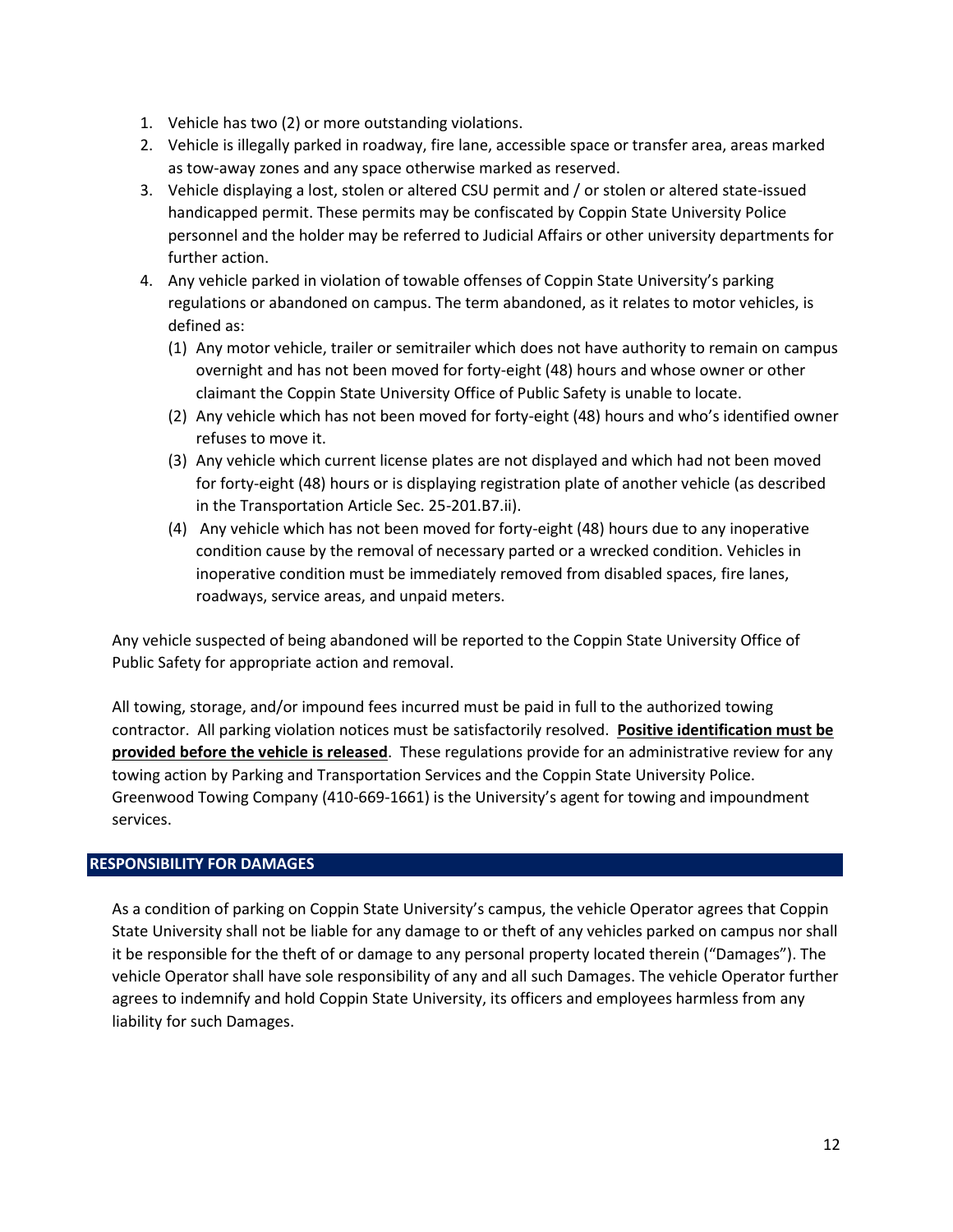#### **OUT-OF-STATE VEHICLES**

Maryland law requires that most vehicles be titled and registered in this state if they will be kept in Maryland more than 60 days. A non-resident permit enables a licensed driver to maintain and operate a vehicle with out-of-state registration for more than 60 days in Maryland, without titling and registering it in this state. To obtain a non-resident permit, you must have an out-of-state driver's license and meet one of the following criteria:

- 1. Student You are enrolled as a student in an accredited school, college or university in Maryland, the District of Columbia, or in a bordering state, or you are serving a medical internship in Maryland. Note: medical residents are not eligible for a non-resident permit.
- 2. Temporary Employee You are temporarily employed in Maryland.
- 3. Visitor You have a permanent dwelling in another state and are visiting Maryland as a vacationer, to receive medical treatment or for another legitimate reason.

The permit cost is \$27.00 and is subject to change without notice. You must obtain the permit directly from the MVA.

## **COPPIN STATE UNIVERSITY SHUTTLE SERVICE**

Campus shuttles do not operate during the summer, over breaks or when the university is closed for a holiday or inclement weather. In the event of inclement weather and a university early closure, shuttles will continue to operate 1-2 hours after the specified closure time, provided it is safe to do so.

- 1. The Eagle Express Shuttle Service operates Monday Thursday 7:45 a.m. to 10:00 p.m. and Friday's until 8:00 p.m. Shuttles run approximately every 20 minutes. This route is open to all CSU faculty, staff, and students. A valid CSU id is required to board the shuttle.
- 2. Shuttle routes may be modified. Please see the Parking and Transportation Services Website for current information. Drivers are not allowed to make any unscheduled stops. Absolutely no open containers of alcohol, controlled substances, food, open drinks, or smoking will be permitted on any university vehicle.

## **PARA-TRANSIT VAN**

The university provides transportation service to students, faculty, staff and guests who require special access to locations on campus not serviced by existing set routes. Passengers must have a disability that precludes their using the regular shuttle bus. Passengers in need of rides extending past three days are required to contact Parking Services or the office of Disability Support Services to register. Once registered, passengers are strongly encouraged to schedule their needed rides in advance through the Parking and Transportation Services office at 410-951-3556. Para-transit services are provided from 7:30 a.m. to 7 p.m. and on weekends from 9 a.m. to 1p.m.

The service area for Para-transit is limited to university property only. Passengers will have access to a lift equipped vehicle at all locations currently served by university shuttles.